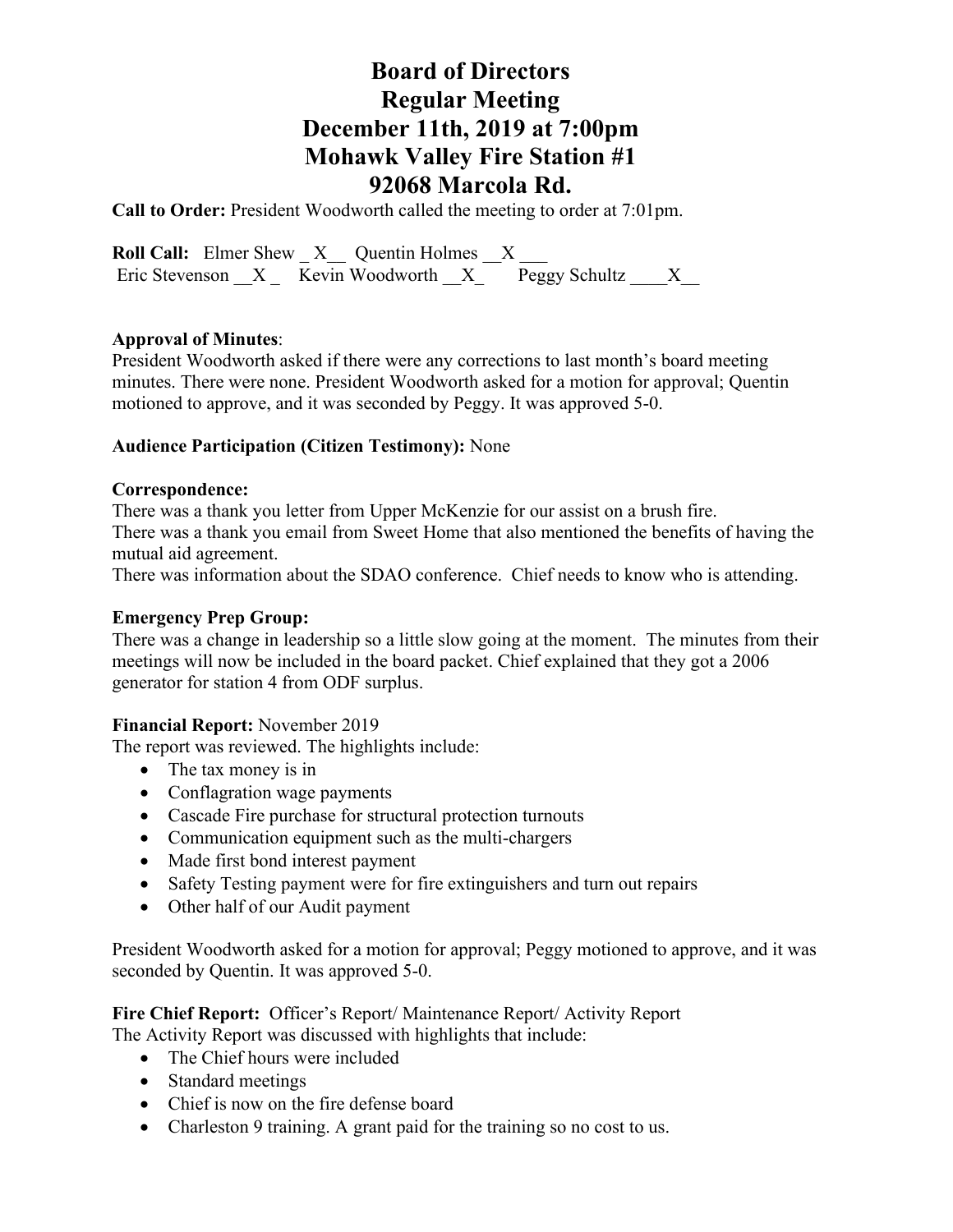# **Board of Directors Regular Meeting December 11th, 2019 at 7:00pm Mohawk Valley Fire Station #1 92068 Marcola Rd.**

• Calls were slow for the month

### **Maintenance Report**

The Maintenance Report was not included. Chris Barnes said he would have extra information for the next meeting.

#### **Old Business**:

1. Project Update

Chris Barnes and Chief will leave soon to do a final inspection on the engine in South Dakota. The engine should be completed the following week. Once it is on the road, it goes to Spokane for another inspection and then will be delivered here and training will start. We are not liable for the engine until it is here and we take possession of it. Chris has been trained to do inspections.

#### 2. Survey

President Woodworth suggested board members go to drill to introduce themselves and feels like we are headed in a good direction. Quentin suggested another survey in 2 years.

#### 3. Reader Board

Chris Barnes is looking into quotes to get a new one. The quotes are all price ranges. We are hoping to do this for next year's budget. It is also expensive to just refurbish the current one. We will be posting a new message soon now that we have the letters.

## **New Business:**

1. Budget Committee

2 members are about to expire. Candice Dixon wants to remain on the committee. President Woodworth asked for a motion for approval; Quentin motioned to approve, and it was seconded by Eric. It was approved 5-0 to keep her on the committee. Chief has not heard back from Val Rylands about staying on the committee.

## 2. Pot Luck December 16<sup>th</sup>

Medical drill is turning in a family pot luck. There will be a movie for the families. The Volunteer Association is also donating to a family in need this year.

## 3. Old Fire Truck

An old fire truck is at station 2. Chief has a relative that is interested in buying. President Woodworth asked for a motion for approval to sell to a relative; Quentin motioned to approve, and it was seconded by Eric. It was approved 5-0.